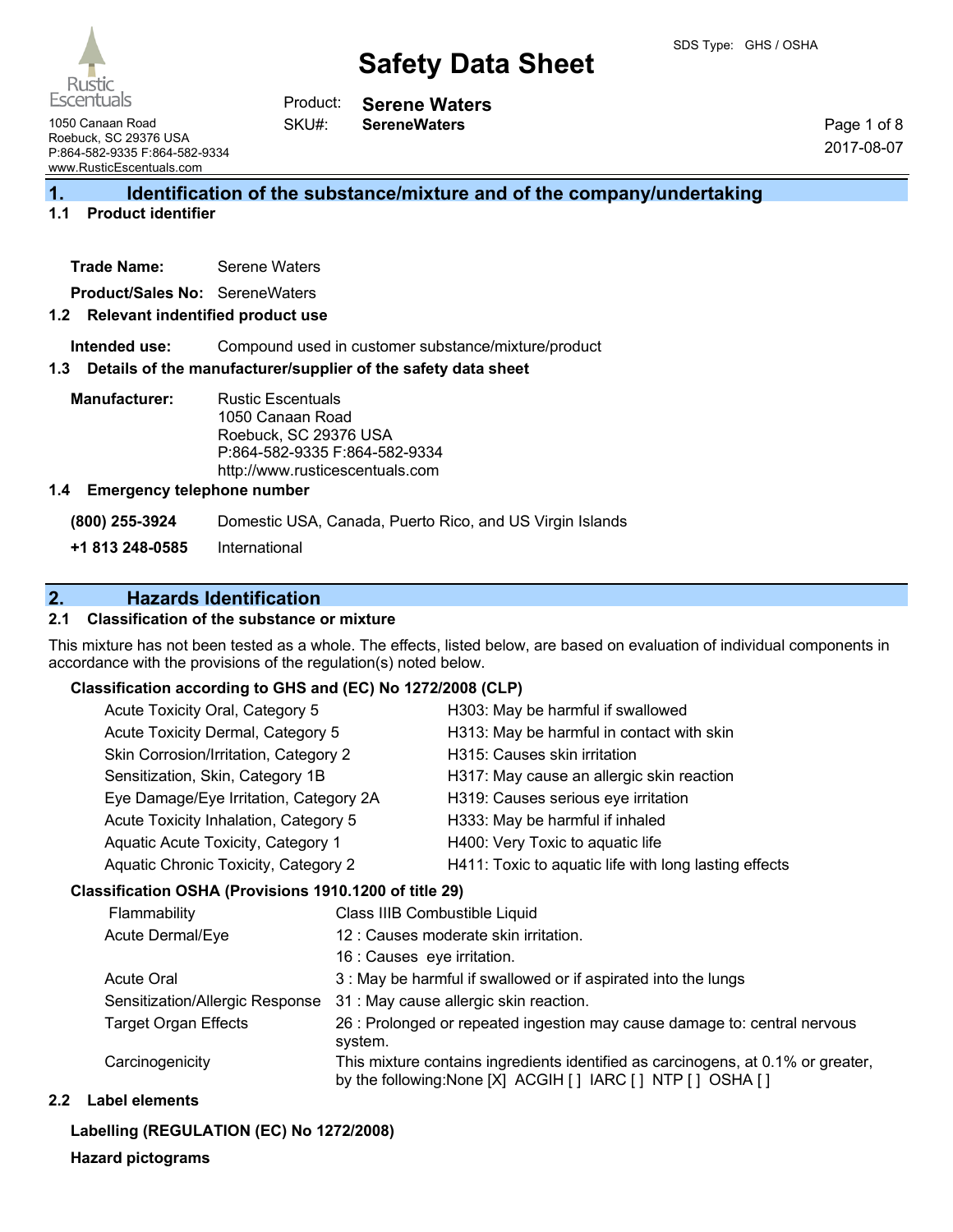

1050 Canaan Road **SKU#:** SereneWaters Roebuck, SC 29376 USA P:864-582-9335 F:864-582-9334 www.RusticEscentuals.com



#### **Signal Word: Warning**

#### **Hazard statments**

| H303 | May be harmful if swallowed                     |
|------|-------------------------------------------------|
| H313 | May be harmful in contact with skin             |
| H315 | Causes skin irritation                          |
| H317 | May cause an allergic skin reaction             |
| H319 | Causes serious eye irritation                   |
| H333 | May be harmful if inhaled                       |
| H400 | Very Toxic to aquatic life                      |
| H411 | Toxic to aquatic life with long lasting effects |

### **Precautionary Statements**

#### **Prevention:**

| P <sub>264</sub>     | Wash hands thoroughly after handling                                                                                             |
|----------------------|----------------------------------------------------------------------------------------------------------------------------------|
| P <sub>272</sub>     | Contaminated work clothing should not be allowed out of the workplace                                                            |
| P273                 | Avoid release to the environment                                                                                                 |
| Response:            |                                                                                                                                  |
| $P302 + P352$        | IF ON SKIN: Wash with soap and water                                                                                             |
| $P304 + P312$        | IF INHALED: Call a POISON CENTER or doctor/physician if you feel unwell                                                          |
| $P305 + P351 + P338$ | IF IN EYES: Rinse cautiously with water for several minutes Remove contact lenses if<br>present and easy to do. continue rinsing |
| P312                 | Call a POISON CENTER or doctor/physician if you feel unwell                                                                      |
| $P333 + P313$        | If skin irritation or a rash occurs: Get medical advice/attention                                                                |
| $P337 + P313$        | If eye irritation persists: Get medical advice/attention                                                                         |
| P362                 | Take off contaminated clothing and wash before reuse                                                                             |
| P363                 | Wash contaminated clothing before reuse                                                                                          |
| P391                 | <b>Collect Spillage</b>                                                                                                          |
|                      |                                                                                                                                  |

## **2.3 Other Hazards**

**no data available**

# **3. Composition/Information on Ingredients**

#### **3.1 Mixtures**

This product is a complex mixture of ingredients, which contains among others the following substance(s), presenting a health or environmental hazard within the meaning of the UN Globally Harmonized System of Classification and Labeling of Chemicals (GHS):

| CAS#<br>Ingredient   | EC#       | Conc.<br>Range | <b>GHS Classification</b>    | <b>OSHA Classification</b> |
|----------------------|-----------|----------------|------------------------------|----------------------------|
| 6259-76-3            | 228-408-6 | $10 - 20 \%$   | H315; H317; H319; H400; H410 | 11.15                      |
| Hexyl salicylate     |           |                |                              |                            |
| 101-86-0             | 202-983-3 | $5 - 10 \%$    | H303; H316; H317; H400; H411 | 11.15                      |
| Hexyl cinnamaldehyde |           |                |                              |                            |

**Serene Waters** Product: SKU#:

Page 2 of 8 2017-08-07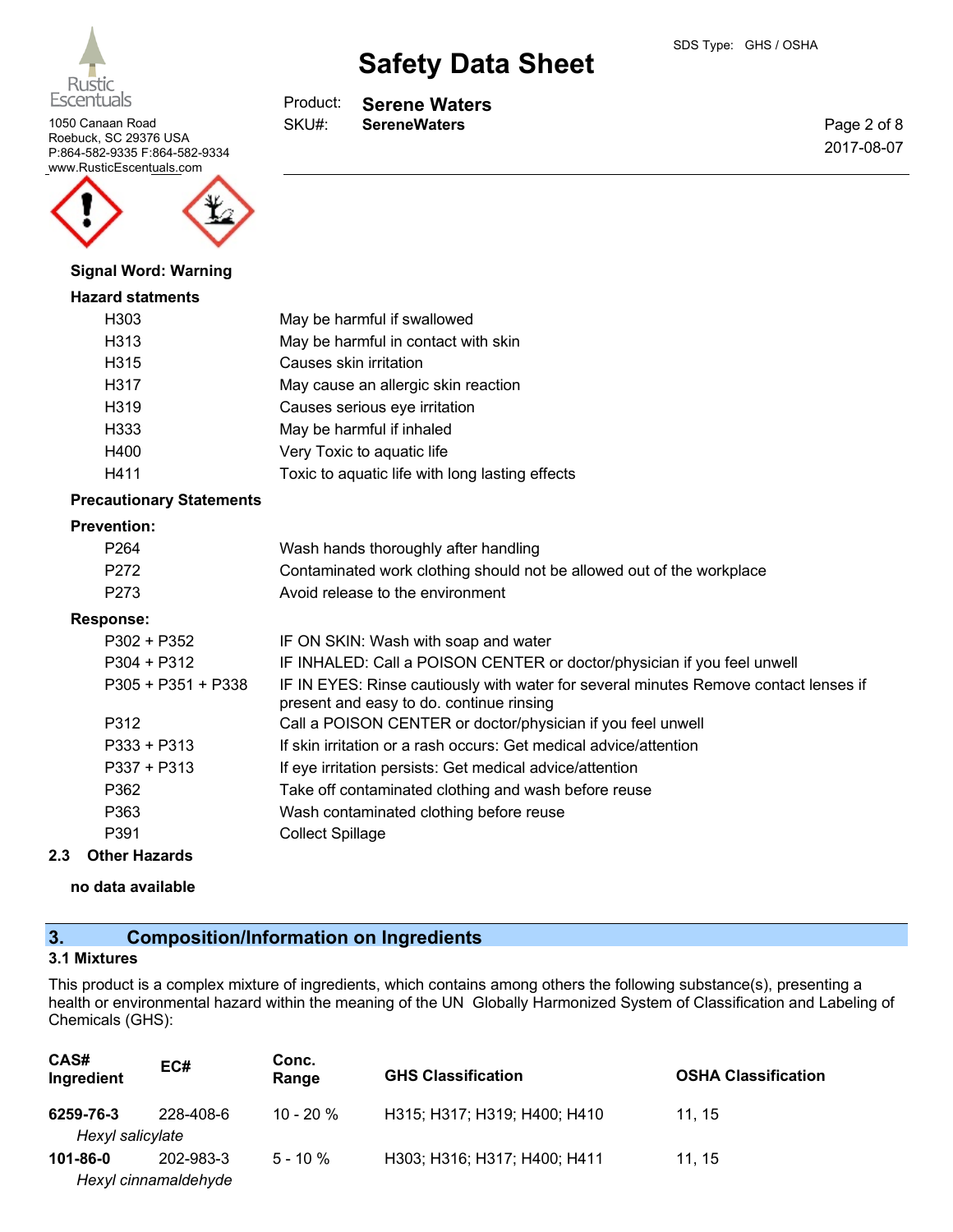

| <b>ESCENTUAIS</b>                                                                                      |                                         | Product:       | <b>Serene Waters</b>                |                            |                           |
|--------------------------------------------------------------------------------------------------------|-----------------------------------------|----------------|-------------------------------------|----------------------------|---------------------------|
| 1050 Canaan Road<br>Roebuck, SC 29376 USA<br>P:864-582-9335 F:864-582-9334<br>www.RusticEscentuals.com |                                         | SKU#:          | <b>SereneWaters</b>                 |                            | Page 3 of 8<br>2017-08-07 |
| CAS#<br>Ingredient                                                                                     | EC#                                     | Conc.<br>Range | <b>GHS Classification</b>           | <b>OSHA Classification</b> |                           |
| 118-58-1                                                                                               | 204-262-9                               | $5 - 10%$      | H303; H317; H320; H401; H412        | 31                         |                           |
| <b>Benzyl Salicylate</b>                                                                               |                                         |                |                                     |                            |                           |
| $60 - 12 - 8$<br>phenethyl alcohol                                                                     | 200-456-2                               | $2 - 5%$       | H302; H313; H316; H319              | 11, 15, 3                  |                           |
| 14765-30-1                                                                                             | 238-830-2                               | $2 - 5%$       | H227; H303; H316                    | 12, 15                     |                           |
|                                                                                                        | 2-sec-Butylcyclohexanone                |                |                                     |                            |                           |
| 1222-05-5                                                                                              | 214-946-9                               | $2 - 5%$       | H316; H400; H410                    | 11, 15                     |                           |
|                                                                                                        | Hexamethylindanopyran                   |                |                                     |                            |                           |
| 18479-58-8                                                                                             | 242-362-4                               | $1 - 2%$       | H227; H303; H315; H319; H402        | 11, 15                     |                           |
|                                                                                                        | 2,6-dimethyloct-7-en-2-ol               |                |                                     |                            |                           |
| 8006-90-4                                                                                              | 282-015-4                               | $1 - 2%$       | H227; H303; H315; H401; H411        | 11, 15, 26, 31             |                           |
|                                                                                                        | Mentha piperita (Peppermint) oil        |                |                                     |                            |                           |
| 68647-72-3                                                                                             | 232-433-8                               | $1 - 2%$       | H226; H304; H315; H317; H400; H410  | 12, 3, 31                  |                           |
| Limonene                                                                                               |                                         |                |                                     |                            |                           |
| 15356-70-4                                                                                             | 239-388-3                               | $1 - 2%$       | H227; H303; H315; H319; H402        |                            |                           |
| Menthol                                                                                                |                                         |                |                                     |                            |                           |
| 54464-57-2                                                                                             | 259-174-3                               | $0.1 - 1.0 %$  | H315; H317; H400; H410              | 11, 31                     |                           |
|                                                                                                        | Tetramethyl Acetyloctahydronaphthalenes |                |                                     |                            |                           |
| 80-54-6                                                                                                | 201-289-8                               | $0.1 - 1.0 %$  | H227; H302; H315; H317; H361; H401; | 11, 15, 26, 28, 3, 31, 39  |                           |
|                                                                                                        | <b>Butylphenyl Methylpropional</b>      |                | H411                                |                            |                           |
| 78-70-6                                                                                                | 201-134-4                               | $0.1 - 1.0 %$  | H227; H303; H315; H317; H319; H402  | 12, 26                     |                           |
| Linalool                                                                                               |                                         |                |                                     |                            |                           |
| 32388-55-9                                                                                             | 251-020-3                               | $0.1 - 1.0 %$  | H316; H317; H400; H410              | 16, 19                     |                           |
| Acetyl cedrene                                                                                         |                                         |                |                                     |                            |                           |
| 491-07-6                                                                                               | 207-727-4                               | $0.1 - 1.0 %$  | H227; H303; H315; H317; H402        | 11, 3                      |                           |
| d,I-Isomenthone                                                                                        |                                         |                |                                     |                            |                           |
| $91 - 64 - 5$                                                                                          | 202-086-7                               | $0.1 - 1.0 %$  | H302; H317; H402                    | 12, 15, 2, 26, 31, 9       |                           |
| Coumarin                                                                                               |                                         |                |                                     |                            |                           |
| 84775-42-8                                                                                             | 283-872-7                               | $0.1 - 1.0 %$  | H303; H316; H341; H351; H401; H412  |                            |                           |
|                                                                                                        | Pimpinella anisum (anise) fruit extract |                |                                     |                            |                           |

See Section 16 for full text of GHS classification codes

Total Hydrocarbon Content (% w/w) = 1.27

# **4. First Aid Measures**

## **4.1 Description of first aid measures**

| Inhalation:           | Remove from exposure site to fresh air and keep at rest.<br>Obtain medical advice.                            |
|-----------------------|---------------------------------------------------------------------------------------------------------------|
| Eye Exposure:         | Flush immediately with water for at least 15 minutes.<br>Contact physician if symptoms persist.               |
| <b>Skin Exposure:</b> | Remove contaminated clothes. Wash thoroughly with water (and soap).<br>Contact physician if symptoms persist. |
| Ingestion:            | Rinse mouth with water and obtain medical advice.                                                             |

**4.2 Most important symptoms and effects, both acute and delayed**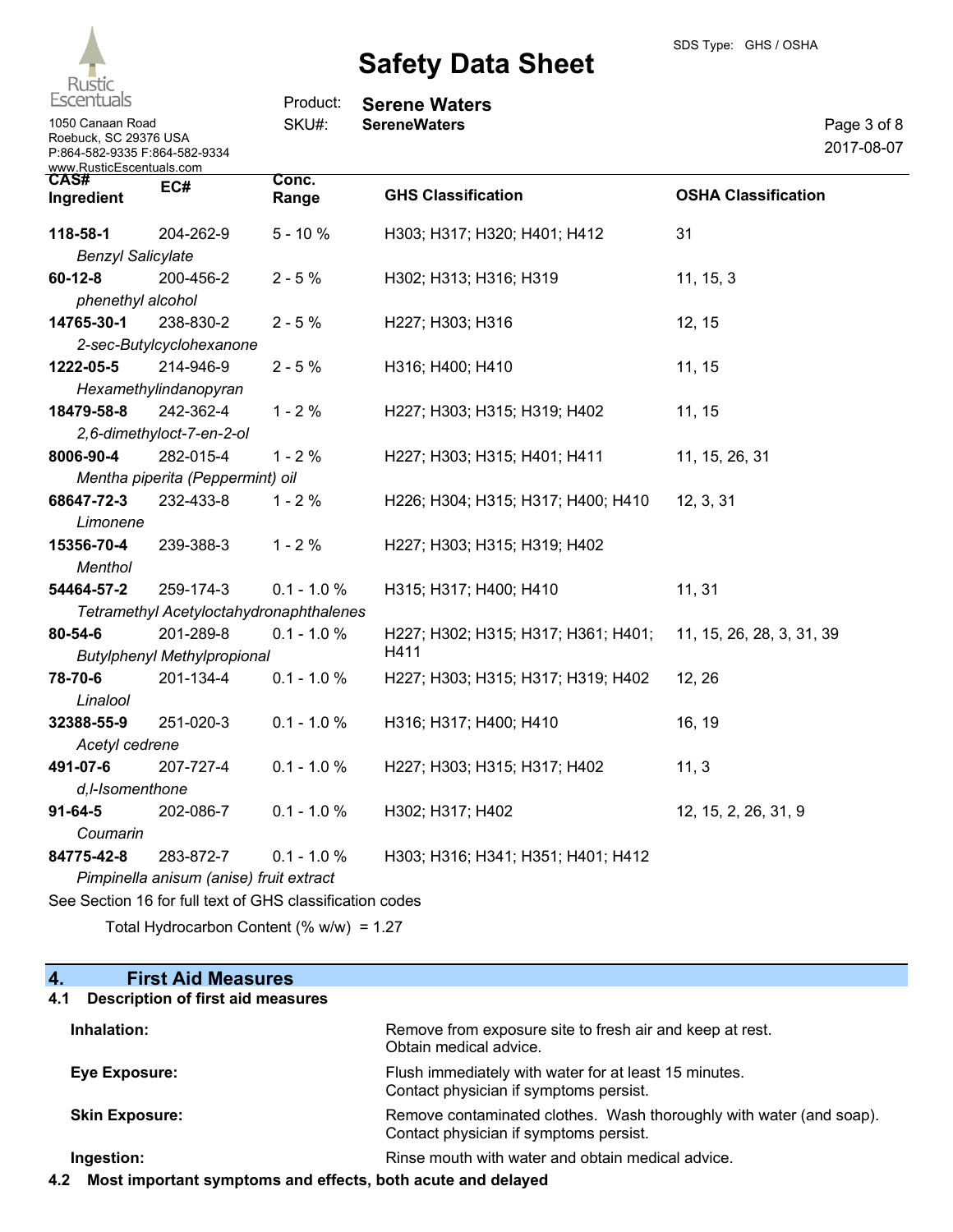

| 110JU<br>Escentuals                                                                                    | Product: | <b>Serene Waters</b>                                                                                                   |                           |
|--------------------------------------------------------------------------------------------------------|----------|------------------------------------------------------------------------------------------------------------------------|---------------------------|
| 1050 Canaan Road<br>Roebuck, SC 29376 USA<br>P:864-582-9335 F:864-582-9334<br>www.RusticEscentuals.com | SKU#:    | <b>SereneWaters</b>                                                                                                    | Page 4 of 8<br>2017-08-07 |
| <b>Symptoms:</b>                                                                                       |          | no data available                                                                                                      |                           |
| <b>Risks:</b><br>4.3                                                                                   |          | Refer to Section 2.2 "Hazard Statements"<br>Indication of any immediate medical attention and special treatment needed |                           |
| Treatment:                                                                                             |          | Refer to Section 2.2 "Response"                                                                                        |                           |
| 5.<br><b>Fire-Fighting measures</b>                                                                    |          |                                                                                                                        |                           |
| 5.1<br><b>Extinguishing media</b>                                                                      |          |                                                                                                                        |                           |
| Suitable:                                                                                              |          | Carbon dioxide (CO2), Dry chemical, Foam                                                                               |                           |
| <b>Unsuitable</b><br>Do not use a direct water jet on burning material                                 |          |                                                                                                                        |                           |
| 5.2 Special hazards arising from the substance or mixture                                              |          |                                                                                                                        |                           |
| During fire fighting:<br><b>Advice for firefighters</b><br>5.3                                         |          | Water may be ineffective                                                                                               |                           |
| <b>Further information:</b>                                                                            |          | Standard procedure for chemical fires                                                                                  |                           |

### **6. Accidental Release Measures**

## **6.1 Personal precautions, protective equipment and emergency procedures**

Avoid inhalation and contact with skin and eyes. A self-contained breathing apparatus is recommended in case of a major spill.

#### **6.2 Environmental precautions**

Keep away from drains, soil, and surface and groundwater.

#### **6.3 Methods and materials for containment and cleaning up**

Clean up spillage promptly. Remove ignition sources. Provide adequate ventilation. Avoid excessive inhalation of vapors. Gross spillages should be contained by use of sand or inert powder and disposed of according to the local regulations.

#### **6.4 Reference to other sections**

Not Applicable

## **7. Handling and Storage**

#### **7.1 Precautions for safe handling**

Apply according to good manufacturing and industrial hygiene practices with proper ventilation. Do not drink, eat or smoke while handling. Respect good personal hygiene.

## **7.2 Conditions for safe storage, including any incompatibilities**

Store in a cool, dry and ventilated area away from heat sources and protected from light in tightly closed original container. Avoid plastic and uncoated metal container. Keep air contact to a minimum.

### **7.3 Specific end uses**

No information available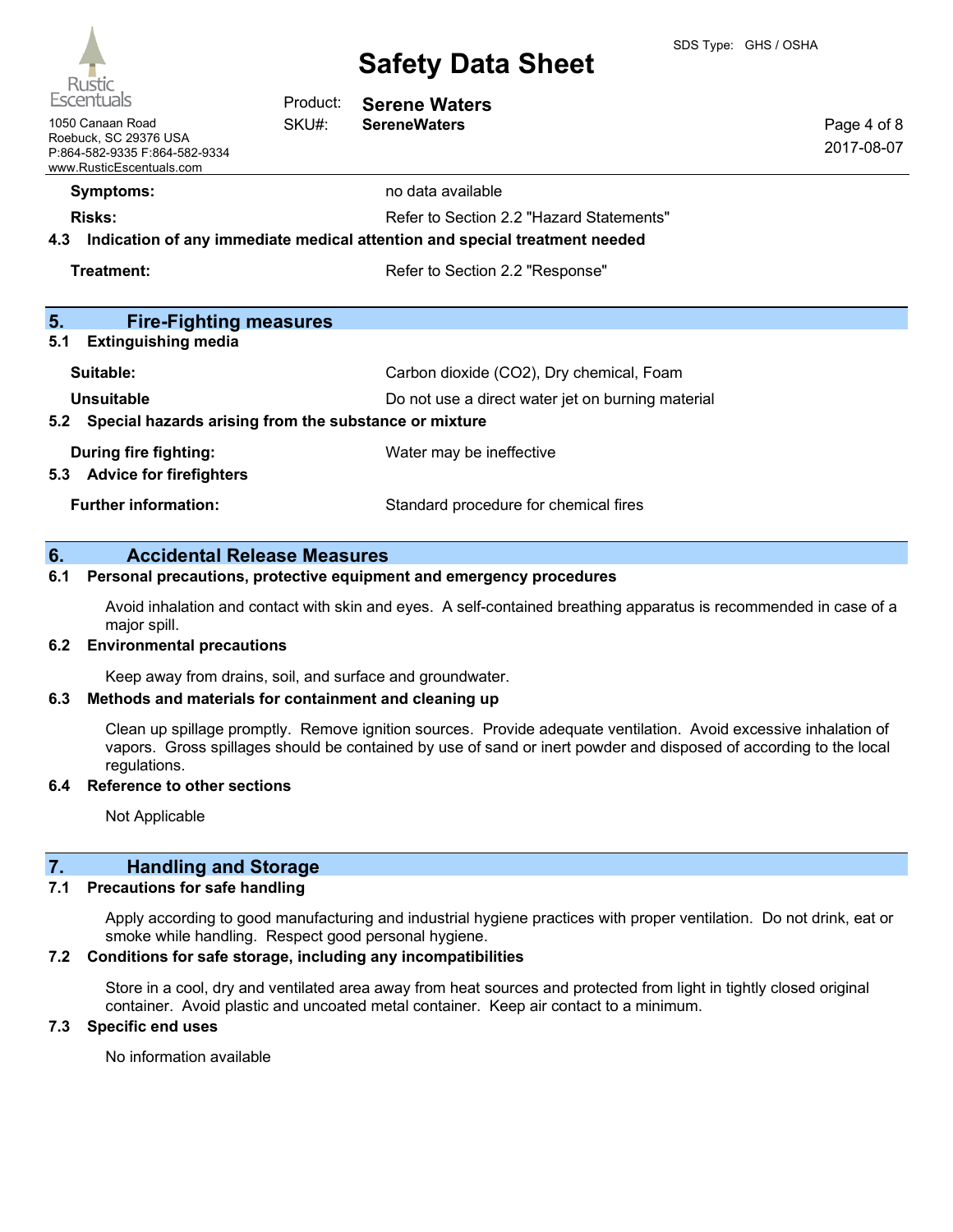

**Serene Waters**

Page 5 of 8 2017-08-07

1050 Canaan Road **SKU#:** SereneWaters Roebuck, SC 29376 USA P:864-582-9335 F:864-582-9334 www.RusticEscentuals.com

# **8. Exposure Controls/Personal Protection**

Product: SKU#:

## **8.1 Control parameters**

| <b>Exposure Limits:</b>                               | Contains no substances with occupational exposure limit values                                                                           |  |  |
|-------------------------------------------------------|------------------------------------------------------------------------------------------------------------------------------------------|--|--|
| <b>Engineering Controls:</b>                          | Use local exhaust as needed.                                                                                                             |  |  |
| 8.2 Exposure controls - Personal protective equipment |                                                                                                                                          |  |  |
| Eye protection:                                       | Tightly sealed goggles, face shield, or safety glasses with brow guards and side shields, etc.<br>as may be appropriate for the exposure |  |  |
| <b>Respiratory protection:</b>                        | Avoid excessive inhalation of concentrated vapors. Apply local ventilation where appropriate.                                            |  |  |
| <b>Skin protection:</b>                               | Avoid Skin contact. Use chemically resistant gloves as needed.                                                                           |  |  |
|                                                       |                                                                                                                                          |  |  |

# **9. Physical and Chemical Properties**

# **9.1 Information on basic physical and chemical properties**

| Appearance:                  | Conforms to Standard            |
|------------------------------|---------------------------------|
| Odor:                        | Conforms to Standard            |
| Color:                       | Nearly Colorless to Yellow Tint |
| <b>Viscosity:</b>            | Liquid                          |
| <b>Freezing Point:</b>       | Not determined                  |
| <b>Boiling Point:</b>        | Not determined                  |
| <b>Melting Point:</b>        | Not determined                  |
| <b>Flashpoint (CCCFP):</b>   | >200 F (93.33 C)                |
| <b>Auto flammability:</b>    | Not determined                  |
| <b>Explosive Properties:</b> | None Expected                   |
| <b>Oxidizing properties:</b> | None Expected                   |
| Vapor Pressure (mmHg@20 C):  | 0.0276                          |
| %VOC:                        | 5.08                            |
| Specific Gravity @ 25 C:     | 0.9600                          |
| Density @ 25 C:              | 0.9570                          |
| Refractive Index @ 20 C:     | 1.4790                          |
| Soluble in:                  | Not determined                  |

# **10. Stability and Reactivity**

| 10.1 Reactivity                         | None                                               |
|-----------------------------------------|----------------------------------------------------|
| <b>10.2 Chemical stability</b>          | Stable                                             |
| 10.3 Possibility of hazardous reactions | None known                                         |
| 10.4 Conditions to avoid                | None known                                         |
| 10.5 Incompatible materials             | Strong oxidizing agents, strong acids, and alkalis |
| 10.6 Hazardous decomposition products   | None known                                         |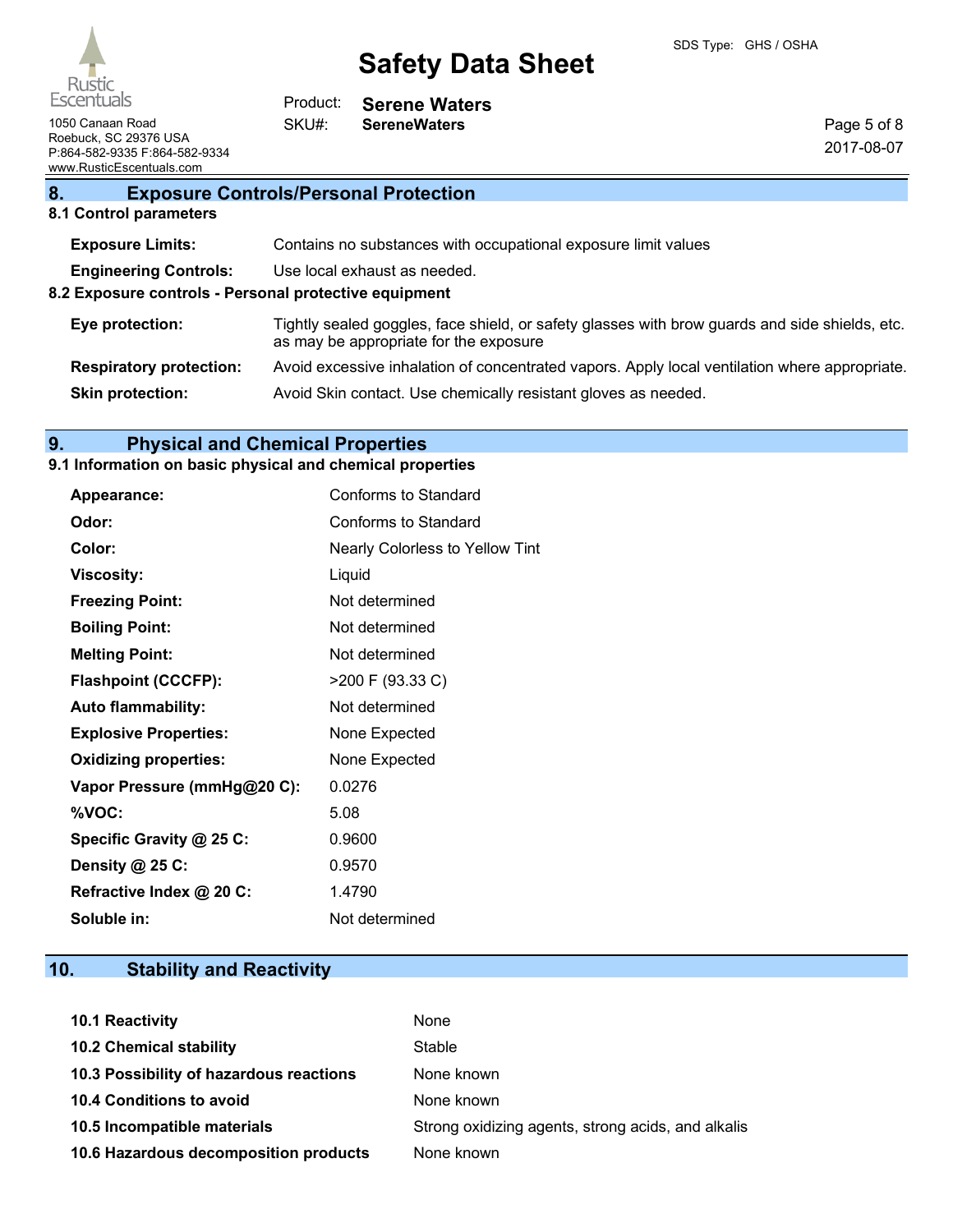

Page 6 of 8 2017-08-07

1050 Canaan Road **SKU#:** SereneWaters Roebuck, SC 29376 USA P:864-582-9335 F:864-582-9334 www.RusticEscentuals.com

## **11. Toxicological Information**

### **11.1 Toxicological Effects**

Acute Toxicity Estimates (ATEs) based on the individual Ingredient Toxicity Data utilizing the "Additivity Formula"

**Serene Waters**

Product: SKU#:

| Acute toxicity - Oral - (Rat) mg/kg                | (LD50: 3,984.06) May be harmful if swallowed             |
|----------------------------------------------------|----------------------------------------------------------|
| Acute toxicity - Dermal - (Rabbit) mg/kg           | (LD50: 4,739.34) May be harmful in contact with skin     |
| Acute toxicity - Inhalation - (Rat) mg/L/4hr       | (LC50: 55.39) May be harmful if inhaled                  |
| <b>Skin corrosion / irritation</b>                 | Causes skin irritation                                   |
| Serious eye damage / irritation                    | Causes serious eye irritation                            |
| <b>Respiratory sensitization</b>                   | Not classified - the classification criteria are not met |
| <b>Skin sensitization</b>                          | May cause an allergic skin reaction                      |
| <b>Germ cell mutagenicity</b>                      | Not classified - the classification criteria are not met |
| Carcinogenicity                                    | Not classified - the classification criteria are not met |
| <b>Reproductive toxicity</b>                       | Not classified - the classification criteria are not met |
| Specific target organ toxicity - single exposure   | Not classified - the classification criteria are not met |
| Specific target organ toxicity - repeated exposure | Not classified - the classification criteria are not met |
| <b>Aspiration hazard</b>                           | Not classified - the classification criteria are not met |

# **12. Ecological Information**

**12.1 Toxicity**

| <b>Acute acquatic toxicity</b>     | Very Toxic to aquatic life                      |
|------------------------------------|-------------------------------------------------|
| <b>Chronic acquatic toxicity</b>   | Toxic to aquatic life with long lasting effects |
| <b>Toxicity Data on soil</b>       | no data available                               |
| <b>Toxicity on other organisms</b> | no data available                               |
|                                    |                                                 |
| 12.2 Persistence and degradability | no data available                               |
| 12.3 Bioaccumulative potential     | no data available                               |
| 12.4 Mobility in soil              | no data available                               |
| 12.5 Other adverse effects         | no data available                               |
|                                    |                                                 |

## **13. Disposal Conditions**

#### **13.1 Waste treatment methods**

Do not allow product to reach sewage systems. Dispose of in accordance with all local and national regulations. Send to a licensed waste management company.The product should not be allowed to enter drains, water courses or the soil. Do not contaminate ponds, waterways or ditches with chemical or used container.

# **14. Transport Information**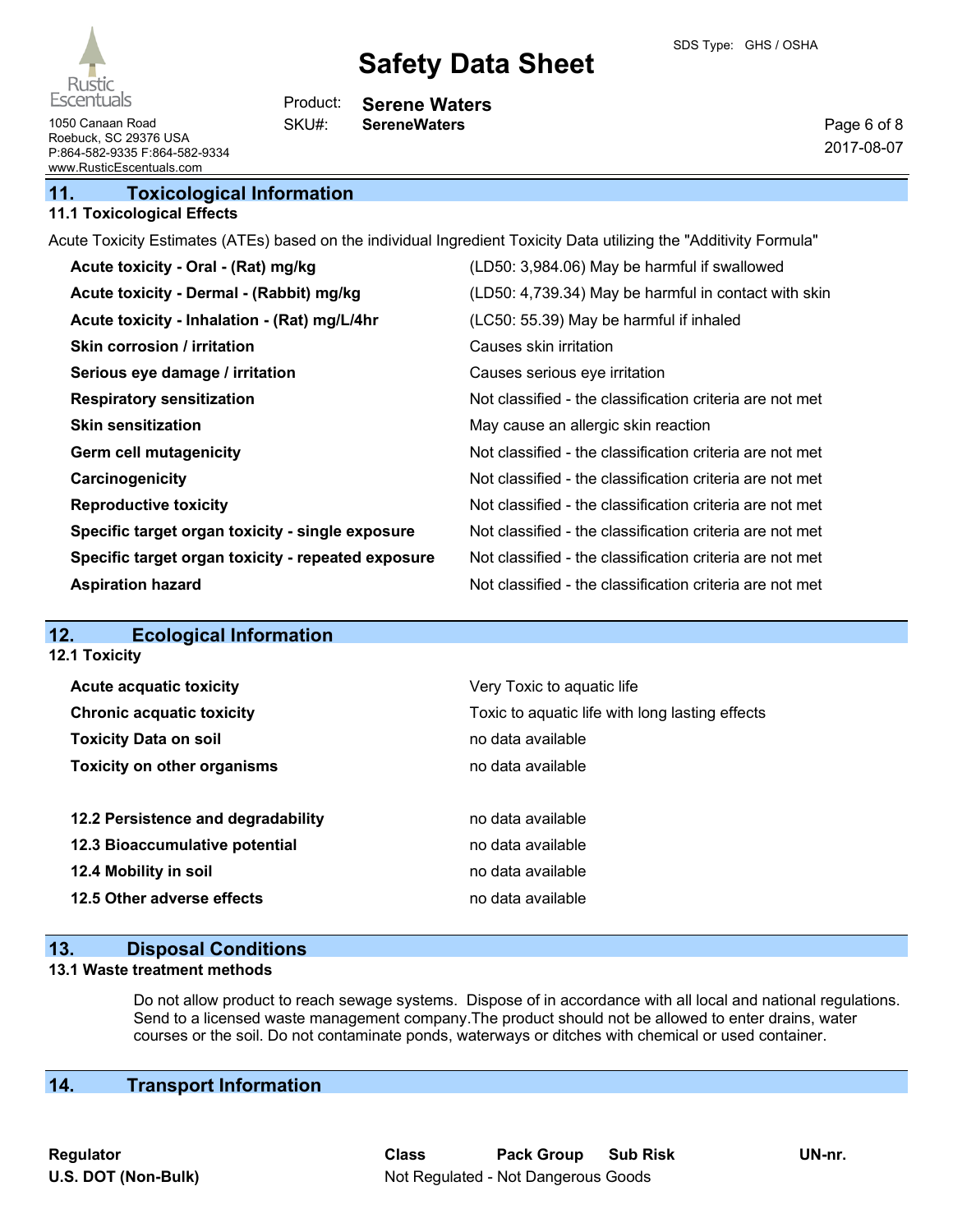| Escentuals                                                                                             | Product:   | <b>Serene Waters</b> |   |                           |
|--------------------------------------------------------------------------------------------------------|------------|----------------------|---|---------------------------|
| 1050 Canaan Road<br>Roebuck, SC 29376 USA<br>P:864-582-9335 F:864-582-9334<br>www.RusticEscentuals.com | SKU#:      | <b>SereneWaters</b>  |   | Page 7 of 8<br>2017-08-07 |
| Chemicals NOI                                                                                          |            |                      |   |                           |
| <b>ADR/RID (International Road/Rail)</b>                                                               |            |                      |   |                           |
| <b>Environmentally Hazardous</b><br>Liquid, n.o.s.<br><b>IATA (Air Cargo)</b>                          | Substance, | 9                    | Ш | <b>UN3082</b>             |
| <b>Environmentally Hazardous</b><br>Liquid, n.o.s.<br>IMDG (Sea)                                       | Substance. | 9                    | Ш | <b>UN3082</b>             |
| <b>Environmentally Hazardous</b><br>Liquid, n.o.s.                                                     | Substance, | 9                    | Ш | UN3082                    |

| 15.                                        | <b>Regulatory Information</b> |  |                                                              |
|--------------------------------------------|-------------------------------|--|--------------------------------------------------------------|
| <b>U.S. Federal Regulations:</b>           |                               |  |                                                              |
| <b>TSCA (Toxic Substance Control Act):</b> |                               |  | All components of the substance/mixture are listed or exempt |
| 40 CFR(EPCRA, SARA, CERCLA and CAA)        |                               |  | This product contains NO components of concern.              |
| <b>U.S. State Regulations:</b>             |                               |  |                                                              |
| <b>California Proposition 65 Warning</b>   |                               |  | This product contains the following components:              |
| $140-67-0(NF)$ 205-427-8 <= 30 ppm         |                               |  | Estragole (Methyl chavicol) (NFS)                            |
| $\frac{1}{29}$ -82-7 201-943-2 0.01 - 0.1% |                               |  | Pulegone (NFS)                                               |
| <b>\$2595-3(NF 204-622-5 0.01 - 0.1%</b>   |                               |  | beta-Myrcene (NFS)                                           |
| <b>Canadian Regulations:</b>               |                               |  |                                                              |

**DSL / NDSL** 99.99% of the components are listed or exempt.

# **16. Other Information**

**GHS H-Statements referred to under section 3**

### **Total Fractional Values**

(TFV) Risk (TFV) Risk (1.96) Skin Corrosion/Irritation, Category 2 (9.00) Sensitization, Skin, Category 1B (2.74) Eye Damage/Eye Irritation, Category 2A (1.04) Aquatic Acute Toxicity, Category 1 (7.17) Aquatic Chronic Toxicity, Category 2

| Department issuing data sheet:    | <b>Technical Support</b>         |
|-----------------------------------|----------------------------------|
| <b>Department E-mail address:</b> | TechSupport@RusticEscentuals.com |

#### Remarks

This safety data sheet is based on the properties of the material known to Rustic Escentuals at the time the data sheet was issued. The safety data sheet is intended to provide information for a health and safety assessment of the material and the circumstances, under which it is packaged, stored or applied in the workplace. For such a safety assessment Rustic Escentuals holds no responsibility. This document is not intended for quality assurance purposes.